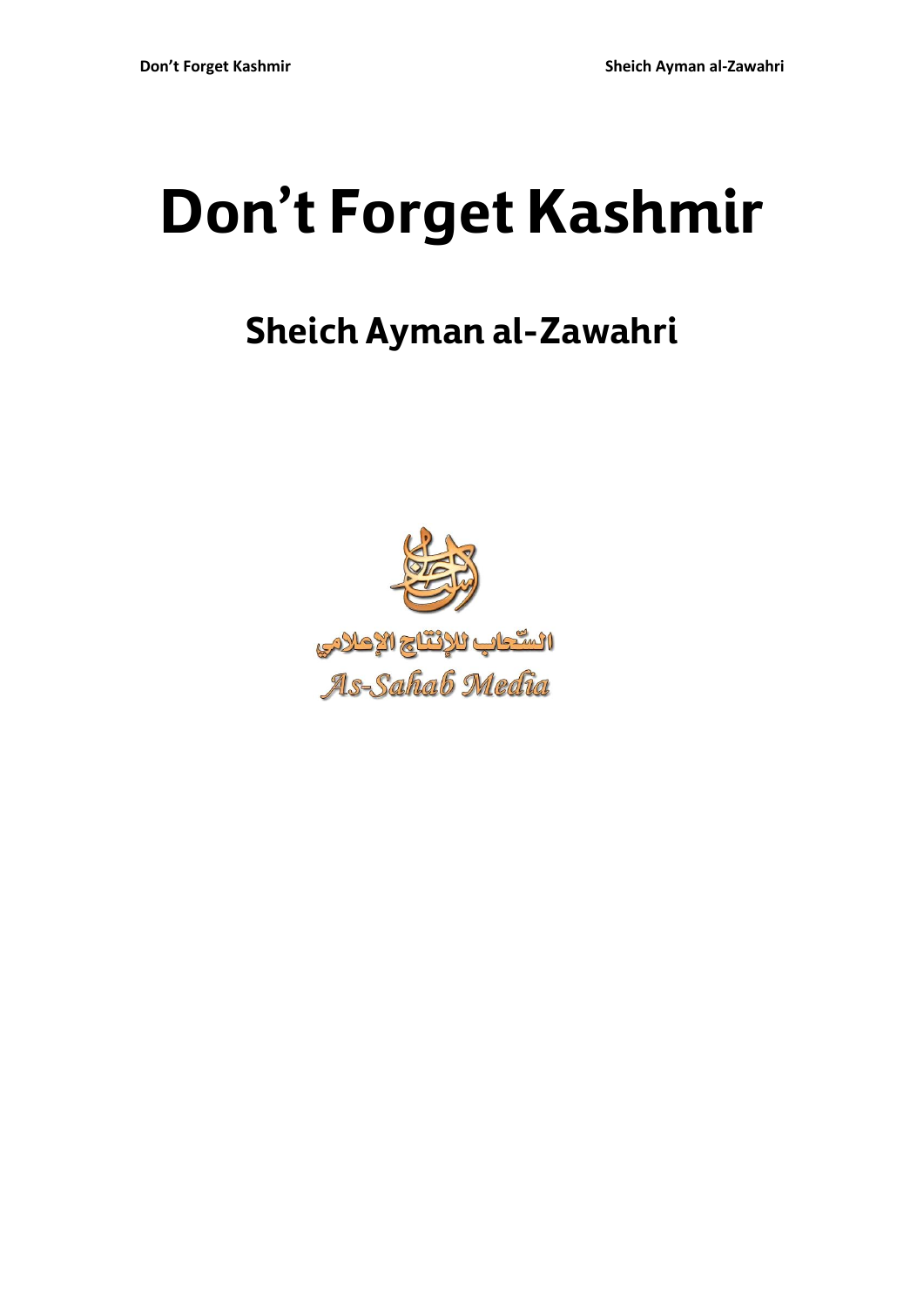In the Name of Allah, all praise belongs to Allah alone, and may peace and blessings be upon the Messenger of Allah, his family, Companions and those who follow him

---

My dear Muslim brothers and sisters,

Assalamu Alaikum wa Rahmatullahi wa Barakatuhu I would like to discuss with you today a tragedy that has continued unabated for over seventy years: the plight of the Muslims of Kashmir. It is a tragedy made even more dire by the fact that they are caught between Hindu brutality on the one hand and the treachery and conspiracies of Pakistan's intelligence agencies on the other.

Given the endless sufferings that they have endured, we must strongly empathize with their cause, express our sympathies for them, and extend to them all possible support, for their pain is our pain; their wounds are our wounds; aggression against them is aggression against us; and violation of their sanctities is violation of our sanctities. Kashmir is a bleeding wound in our hearts… hearts that grieve with the pain of many such bleeding wounds.

We must reiterate our stance that aggression against Kashmir is aggression against the entire Ummah, just as aggression against any other part of the Muslim Ummah is aggression against Kashmir.

We are a single, united Ummah; geographic boundaries or national differences cannot divide us.

Allah (swt) says, 'Indeed, this Ummah of yours is a single Ummah, and I am your Lord, so worship Me.' The Prophet (pbuh) said, 'The parable of the mutual ties of believers is that of a wall, each part of it strengthens the other. (And he joined the fingers of his two hands to illustrate this).' The Prophet (pbuh) is reported to have said, 'The sanctity of the blood of all Muslims is equal, the pledge of the lowest of them is binding on all, and the farthest of them responds to the call of each one of them, and they are like a single hand against their enemies.' The Prophet (pbuh) said, 'The parable of believers in their mutual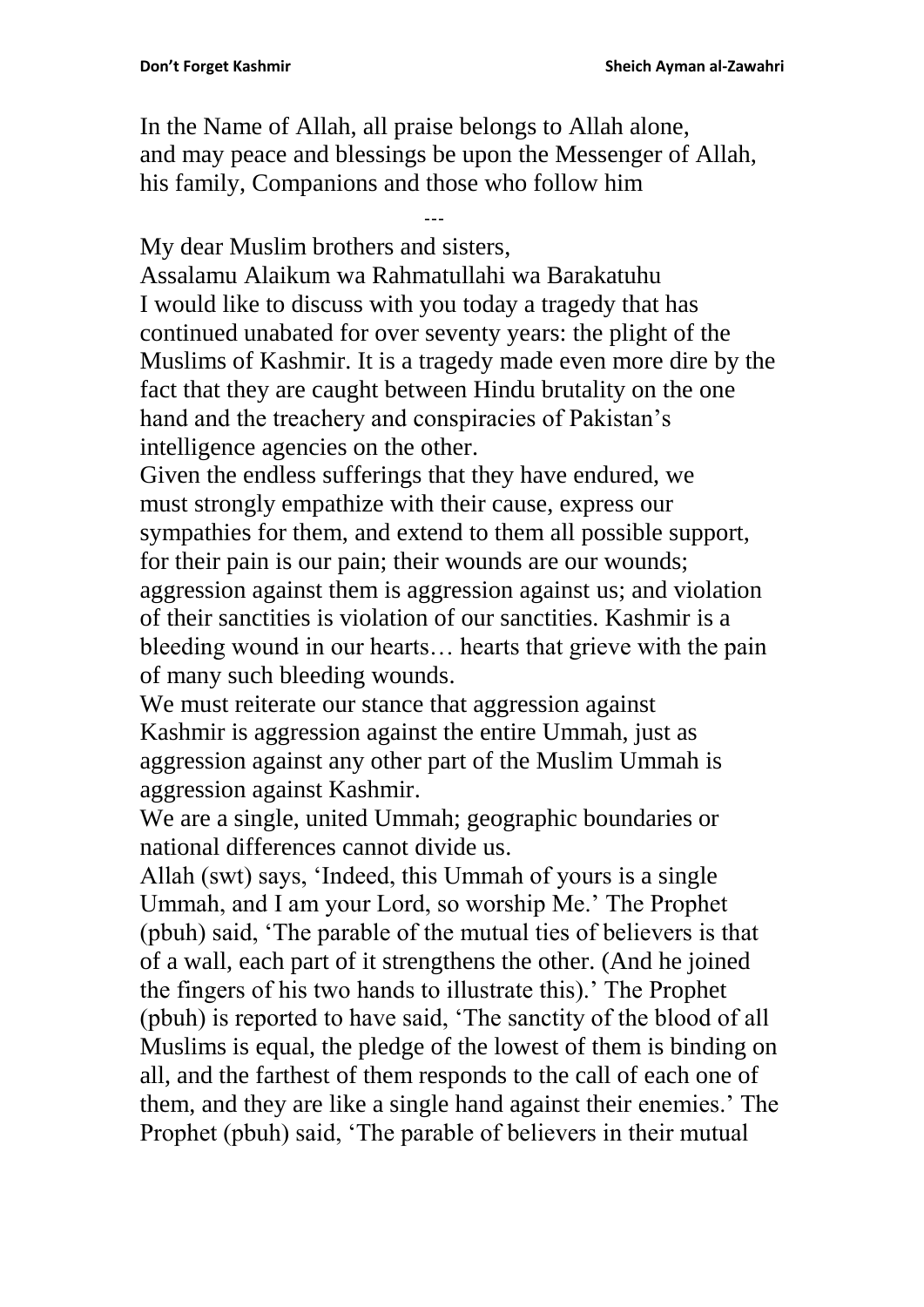love, mercy and support is that of a body; if any part of it aches, the entire body feels the pain.'

This is why the Arab Mujahideen wanted to head to Kashmir after expelling the Russians from Afghanistan. However, the Pakistani govt. and Army- the toadies of Americawere lying in wait for them.

The policy of the Pakistani govt. and its disgraceful Army regarding the Kashmiri Mujahideen is no different from its policy earlier regarding the Arab Mujahideen after the Russian withdrawal- and later vis à vis the Islamic Emirate and its Mujahideen and Emigrants.

All the Pakistan Army and govt. are interested in is exploiting the Mujahideen for specific political objectives, only to dump or persecute them later; the beneficiaries in the end being a bunch of traitors who fill their pockets with bribes and illegitimate wealth.

Pakistan's intelligence agencies provided the Crusader with extensive information about the Islamic Emirate and its Mujahideen. It arrested the Mujahideen of al Qa'eda and the Islamic Emirate, tortured them in its prisons and handed them over to the Crusaders. In fact, many were killed in the secret prisons of these agencies. These same agencies provided the Americans safe houses, secret private prisons, logistic routes and support, secured the land route (to Afghanistan) for them, and in return received bribes.

It is impossible for these agencies to support the Islamic cause, defend Muslims, or liberate their lands. Their conflict with India is essentially a secular rivalry over borders managed by the American intelligence.

The so-called differences between the American and Pakistani intelligence are exactly the same differences that tend to exist between a petty thief and the gang's boss.

The gang's boss tells the petty thief: I paid you a lot, and you did very little for me in return, while the petty thief retorts: You paid me little, and I did a lot for you.

However, the petty thief's loyalties remain with the gang's boss, and when he works, he works for him.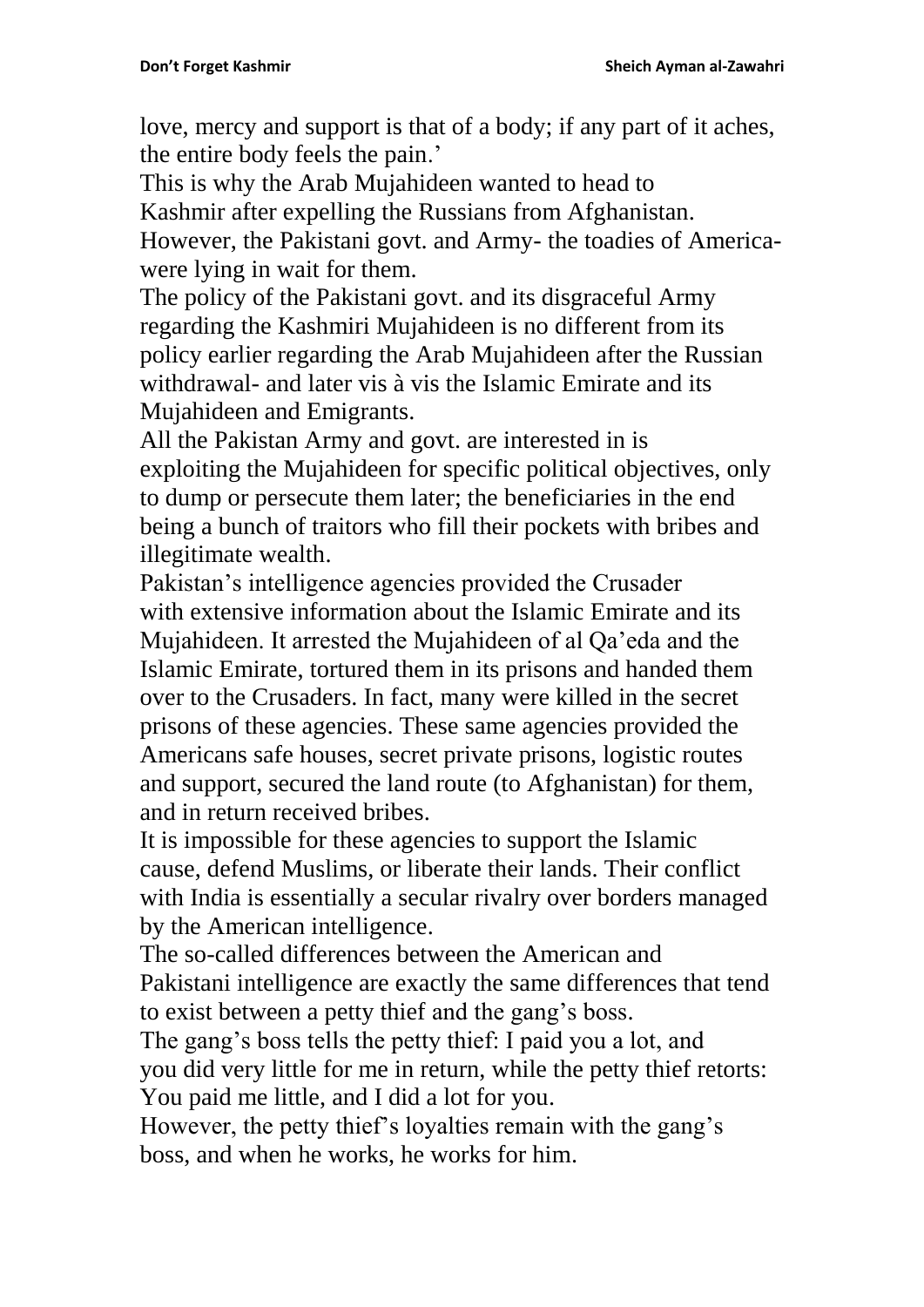The Pakistani intelligence agencies complain to America: You have crossed the limits by preferring India and its agents over us. The Americans in turn tell the Pakistani intelligence: We have paid you money, both officially and as individual bribes, for killing Muslims, but you turn a blind eye towards those who kill us and our agents.

However, the cooperative relationship between the two continues to prosper. This alliance of thieves essentially trades in Muslim blood, their Shariah, and their sanctities. Here, I would like to clarify an important point: In the light of the Shariah, it is acceptable for Muslims and Mujahideen to benefit from the differences and rivalries between the enemies of Islam… whether between the big criminals and their petty hirelings, or between the Western and Eastern blocs.

However, what clearly goes against the Shariah and is nothing short of a guaranteed disaster is that we submit ourselves, our secrets, our destiny, and our decisions to these thieves- the toadies of international criminals.

If the Pakistani govt. and Army claim that they are going against American policies, and that they govern over an independent sovereign state, I would like to ask them two simple questions:

Can the Pakistani govt. or the Army stop American drones from hovering in Pakistani airspace?

Can the Pakistani govt. or the Army stop the flow of American logistic convoys transiting from Pakistani territory to provide supplies to the American Army in Afghanistan? The govt. and Army of Pakistan cannot be trusted to liberate Kashmir. Their history of failures, defeats, corruption and treachery is a witness to this truth. At the very most, all they would like to achieve is to transfer to Kashmir the corruption and rot that Pakistan has endured at their hands for seventy years… a package of political, moral, financial and legislative corruption combined!

When it comes to defending Muslims, the Pakistan Army possesses a very dark history. The Army that helped America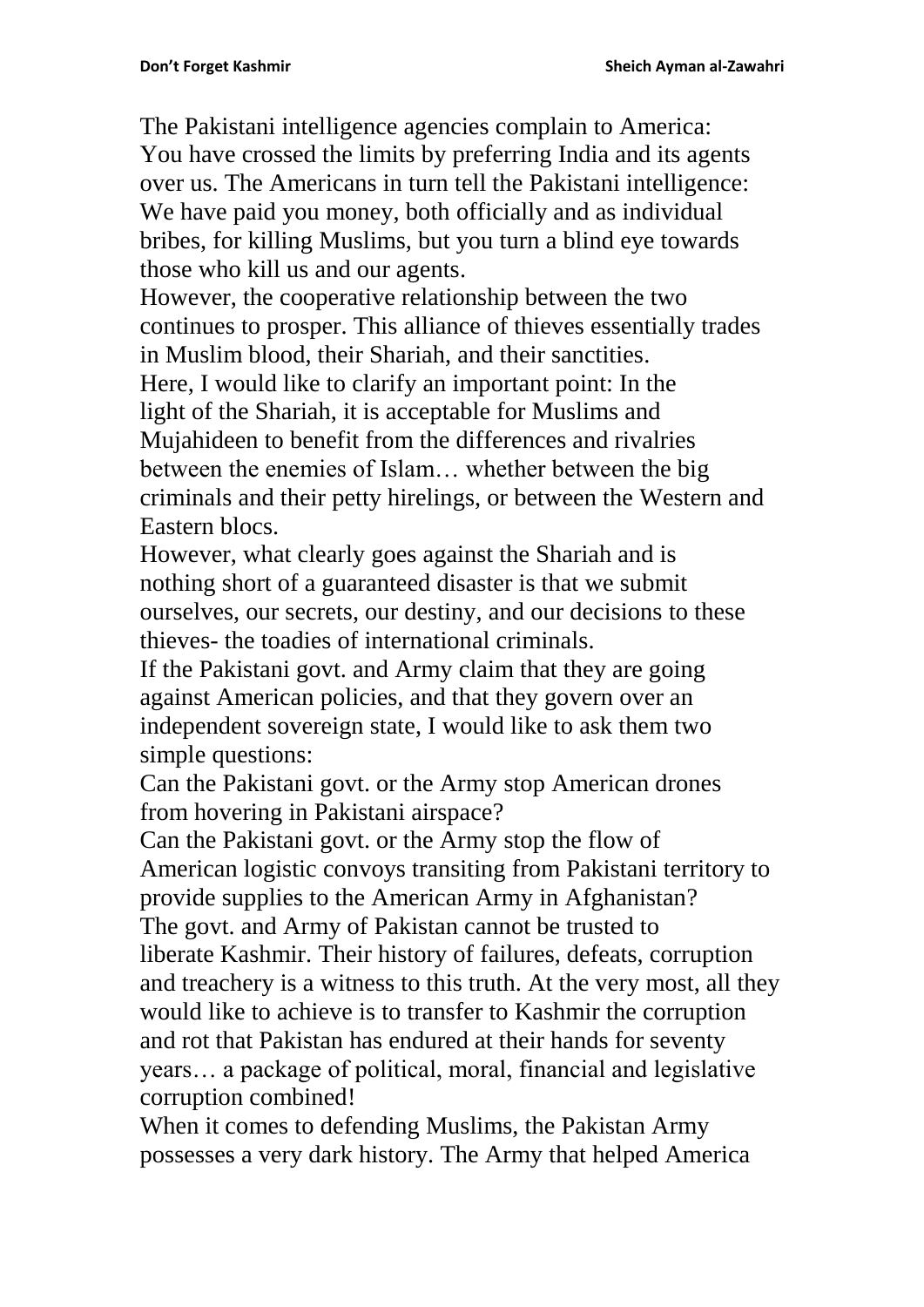destroy Afghanistan, the army that surrendered Bengal to India, the army that carried out massacres of Muslims in Balochistan and expelled the residents of Waziristan and Swat from their homes is not an army that can be entrusted with the defense of Muslims anywhere.

Therefore, the first vital step to turn the Jihad in Kashmir into a Jihad for the sake of Allah- and not jihad for the sake of international criminals- is to liberate the Kashmiri Jihad from the clutches of Pakistan's intelligence agencies.

After achieving this liberation, the Mujahideen must plan their Jihad by taking free and independent decisions that are guided by the principles of Shariah.

I am of the view that the Mujahideen in Kashmir- at this stage at least- should single mindedly focus on inflicting unrelenting blows on the Indian Army and govt. so as to bleed the Indian economy and make India suffer sustained losses in manpower and equipment. In doing so, the Mujahideen must persevere patiently. They also need to establish stronger channels of communication with their Muslim brethren all over the Muslim world.

The Mujahideen in Kashmir must benefit from the Jihadi awakening in the different theatres of Jihad. They must communicate with the Mujahideen in different parts of the world, and ensure that their voice reaches them, so that the Kashmir issue is raised at the popular level within the Ummah and its latest developments are continuously brought to light. Of course, Pakistan's intelligence agencies- America's primary tool in Pakistan- will try to prevent the Mujahideen from doing so, so that they remain under their control forever as a political bargaining chip.

The Mujahideen in Kashmir, Pakistan, and the world over must make their Jihad a Jihad bound by the guidelines of the Shariah. They must never violate the sanctities of Muslims. They must undo any mistakes that they might have committed. The issue of Muslim blood and sanctities must not be treated lightly. It is not possible to punish the son because his father is an apostate, or kill innocent people on basis of mere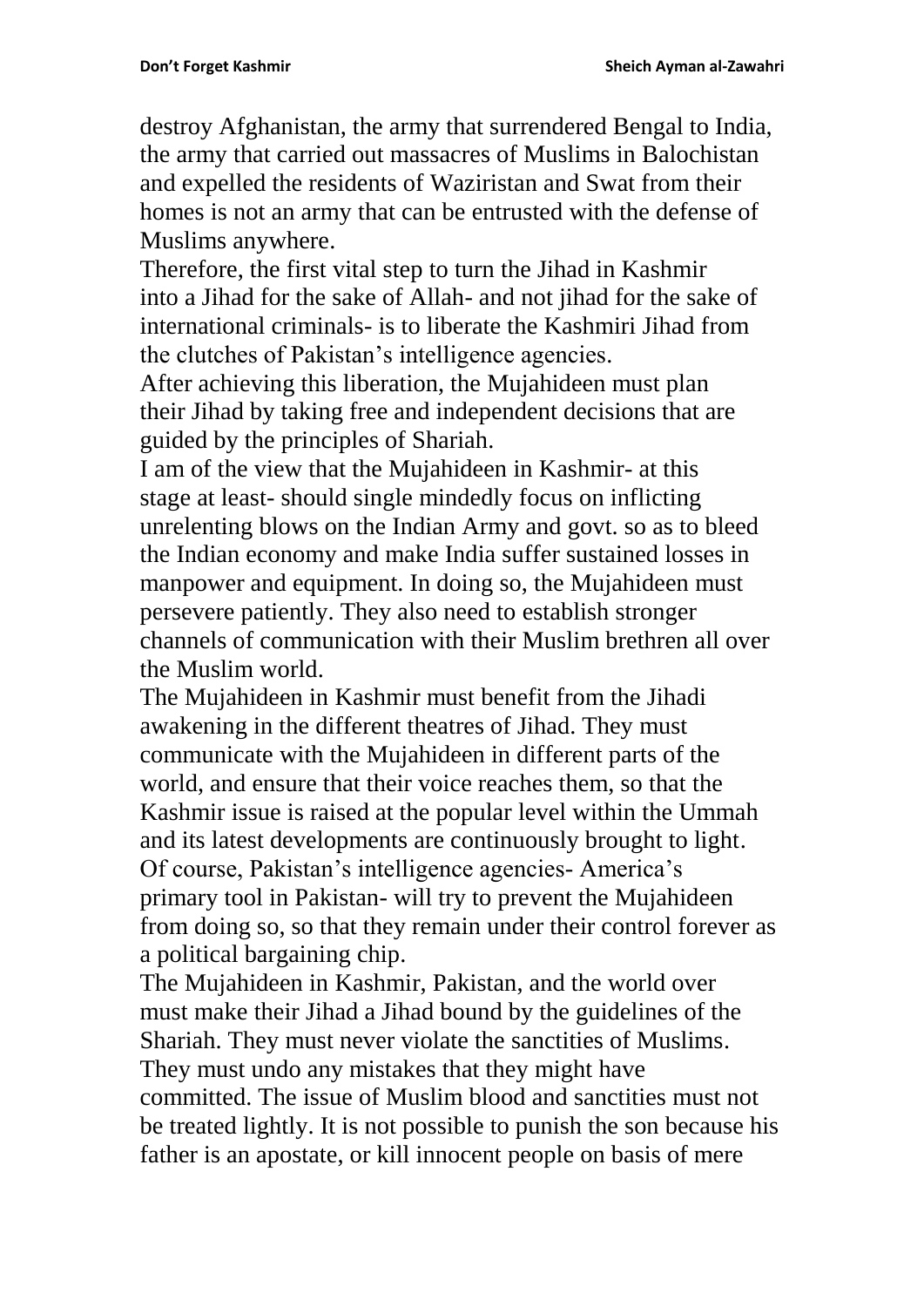suspicion or weak evidence. Nor should mosques, markets, and gathering places of Muslims become targets of explosions. These crimes distort the image of the Mujahideen and divert the attention of the Muslim masses from the core issues, turning them into receptive audience for the propaganda

campaigns of govt. and Western-controlled media.

The Pakistan Army, its intelligence agencies, and the media under its control exploits these deviations to distort Jihad and justify countless scandals and crimes committed against millions of Muslims.

The absence of Shari'i guidelines turns the Mujahideen into murderers and gangs engaged in kidnapping for ransom and blackmailing. Unfortunately, some of these deviations and diseases have penetrated into the ranks of the Mujahideen, and there is no choice but to confront this phenomenon by enjoining good and forbidding evil.

This obligation is mandatory on the honorable scholars before anyone else. It is their duty to clarify the truth to the Ummah, expose the doubts raised by the corrupt. They must explain to the Muslim masses that the even after seventy years, the Shariah remains totally absent from the legal and commercial domains, and that the constitution of Pakistan and its legal system is loaded with clear-cut contradictions of the Shariah.

Esteemed scholars! It is your duty to preach to the Ummah that the Jihad against America in Afghanistan today is an individual obligation (*fardh ayn*), just as the Jihad against Russia was three decades earlier. And if the Mujahideen, or those who associate themselves with the Mujahideen, have committed some mistakes- or even crimes- then let us not forget that the Army and the security agencies in Pakistan have committed thousands of worse crimes against millions of Muslims.

Respected scholars! Let the Ummah know that the one who supports disbelievers against Muslims is a disbeliever like them. Allah (swt) says, 'The one who takes them as allies is one of them.'